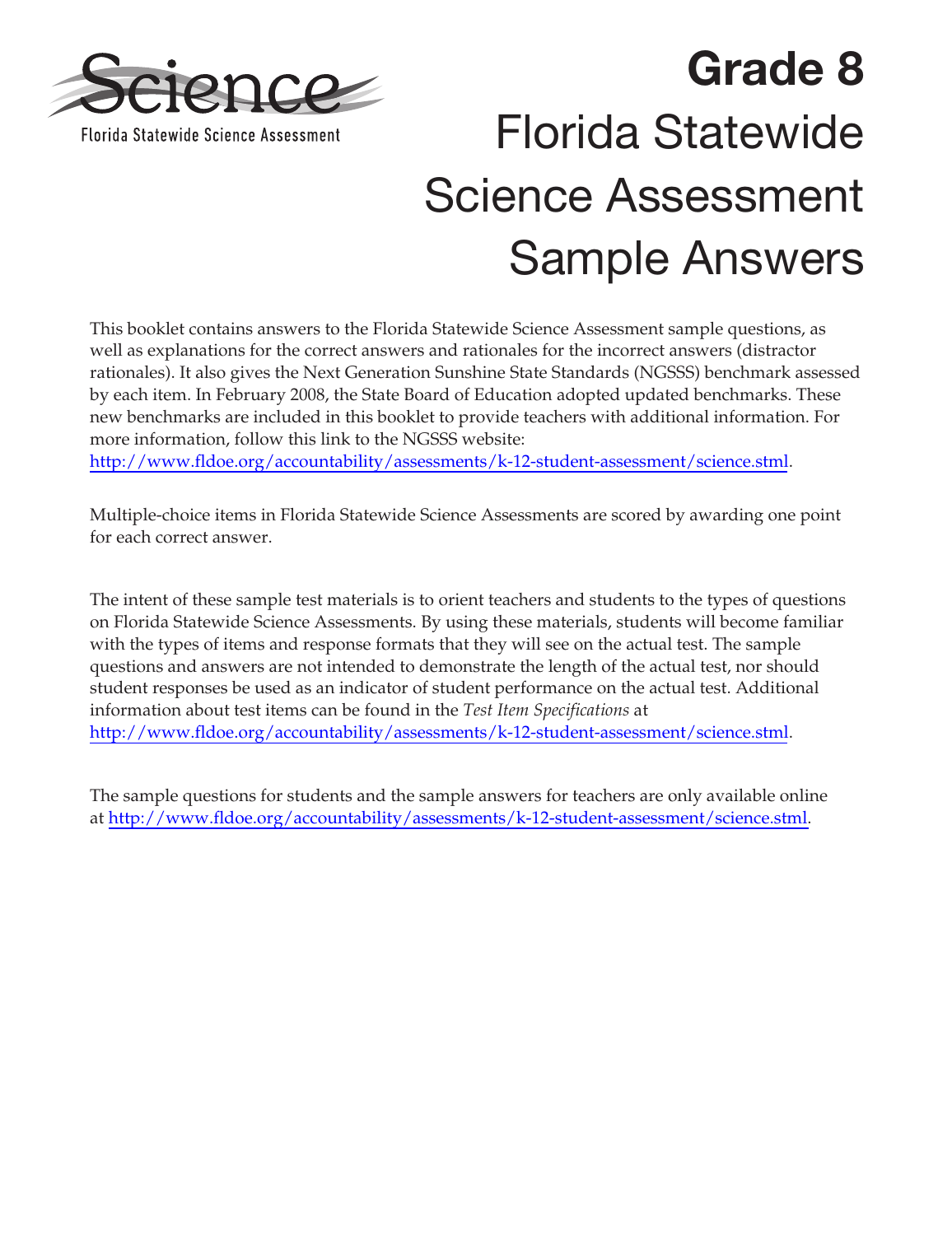

# **1 The correct answer is B (by verifying that the substance is now made up of different molecules than before it was heated).**

Reporting Category: The Nature of Science

Big Idea 1: The Practice of Science

Benchmark: SC.8.N.1.1 Define a problem from the eighth grade curriculum using appropriate reference materials to support scientific understanding; plan and carry out scientific investigations of various types, such as systematic observations or experiments; identify variables; collect and organize data; interpret data in charts, tables, and graphics; analyze information; make predictions; and defend conclusions.

Knowledge of the processes used in scientific investigations and an understanding of the data and/or methods necessary to defend a conclusion are needed to answer this question.

- A. Melting is a physical change.
- **C.** Verifying that the substance is made of a single element is not enough to determine if a chemical change occurred.
- **D.** Density is a physical property.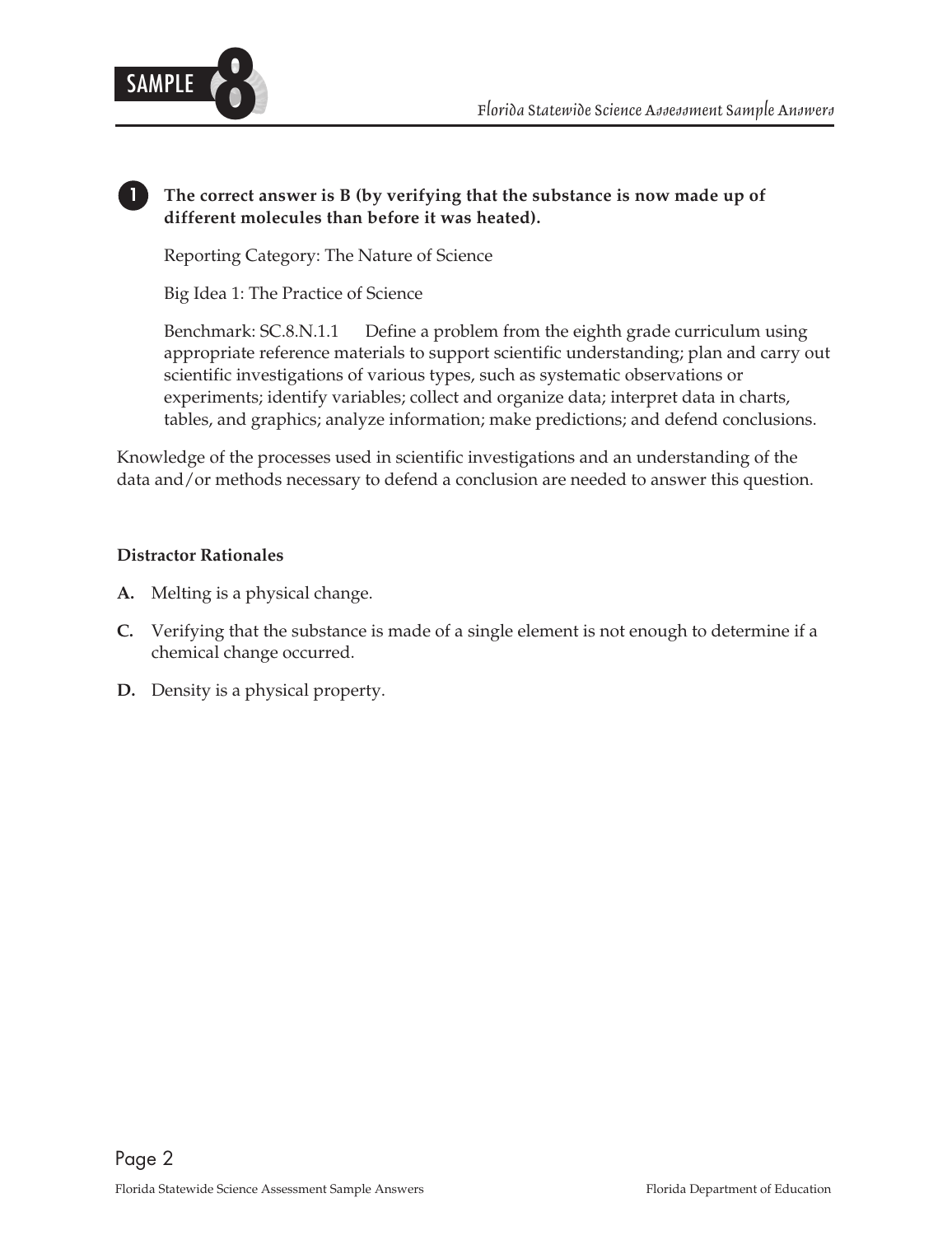

# **2 The correct answer is G.**

Reporting Category: Physical Science

Big Idea 12: Motion of Objects

Benchmark SC.6.P.12.1 Measure and graph distance versus time for an object moving at a constant speed. Interpret this relationship.

An understanding of the relationship between distance and time for an object in motion is needed to answer this question.

- **F.** This graph represents Mr. Roberts's car when it is stopped.
- **H.** This graph shows the time spent driving to be zero. The speed on this graph is undefined.
- **I.** This graph represents Mr. Roberts's car moving toward the house.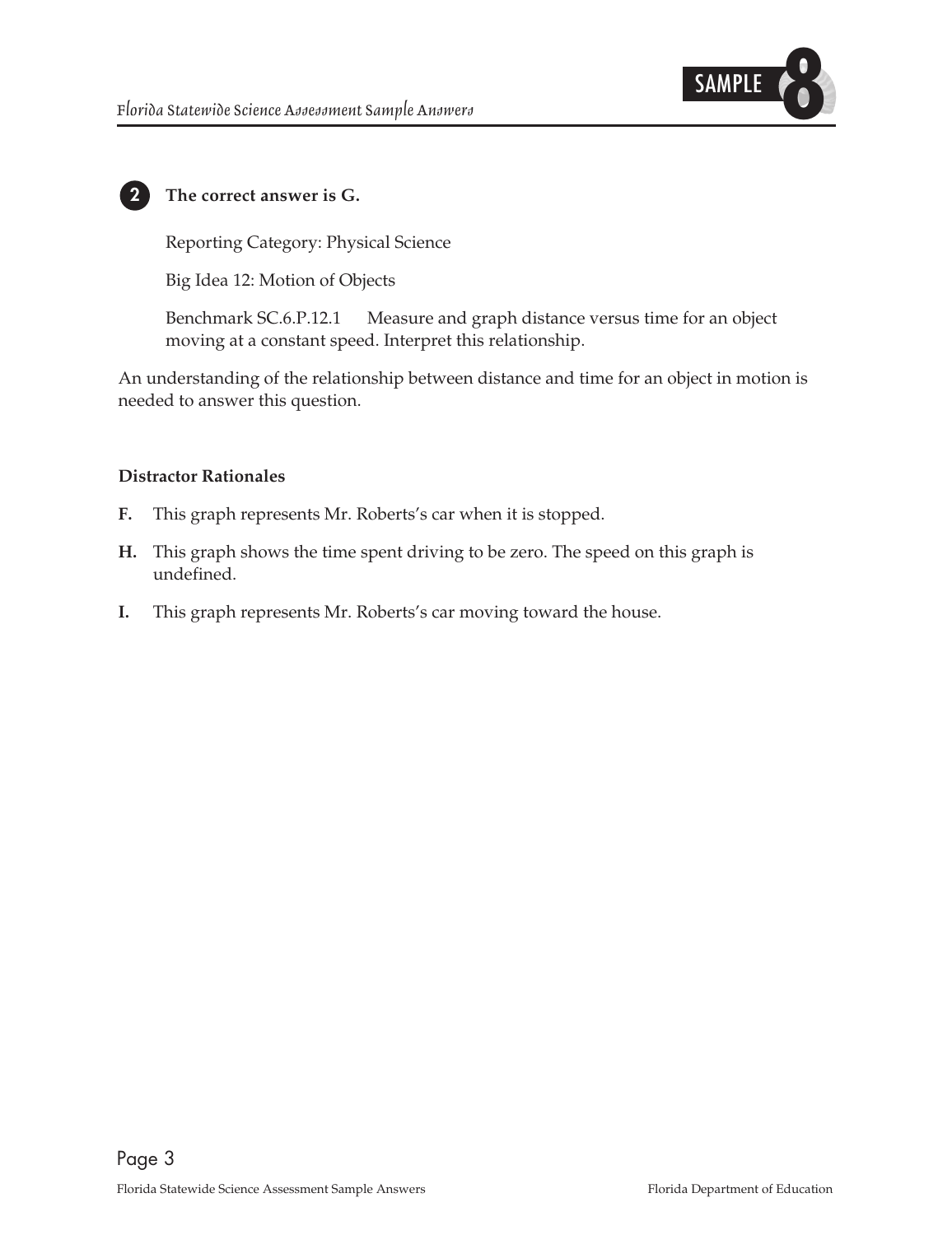



# **3 The correct answer is D (M).**

Reporting Category: Earth and Space Science

Big Idea 6: Earth Structures

Benchmark: SC.7.E.6.2 Identify the patterns within the rock cycle and relate them to surface events (weathering and erosion) and sub-surface events (plate tectonics and mountain building).

An understanding of weathering in the rock cycle is needed to answer this question.

- **A.** Heating and melting occur at point J.
- **B.** Heat and pressure occur at point K.
- **C.** Layering and pressure occur at point L.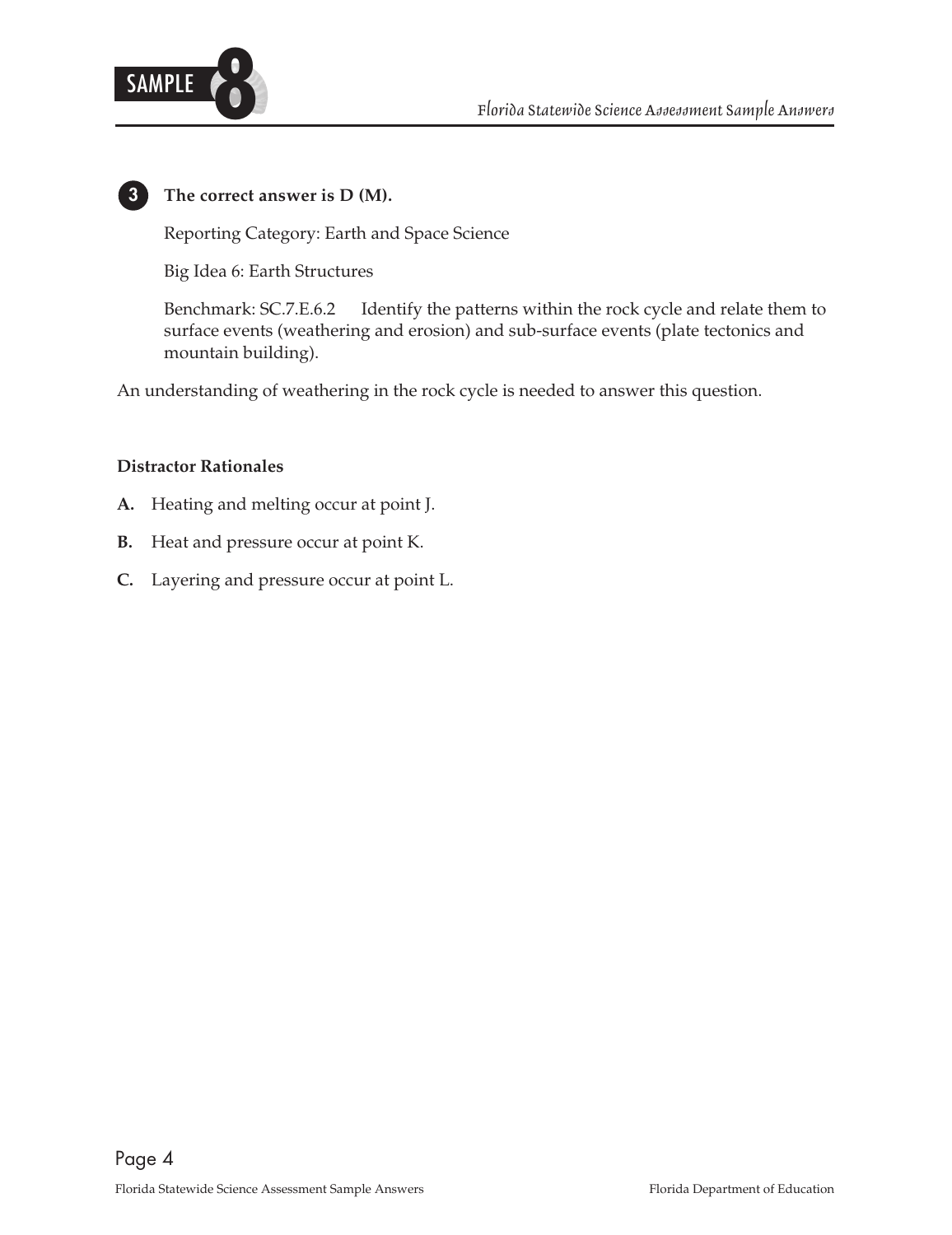

# **4 The correct answer is G (The speed and direction of the object will remain constant).**

Reporting Category: Physical Science

Big Idea 13: Forces and Changes in Motion

Benchmark SC.6.P.13.3 Investigate and describe that an unbalanced force acting on an object changes its speed, or direction of motion, or both.

An understanding of how the forces acting on an object affect the object's speed and direction of motion is needed to answer this question.

- **F.** The speed and the direction of the object do not change.
- **H.** The speed of the object does not change.
- **I.** The direction of the object does not change.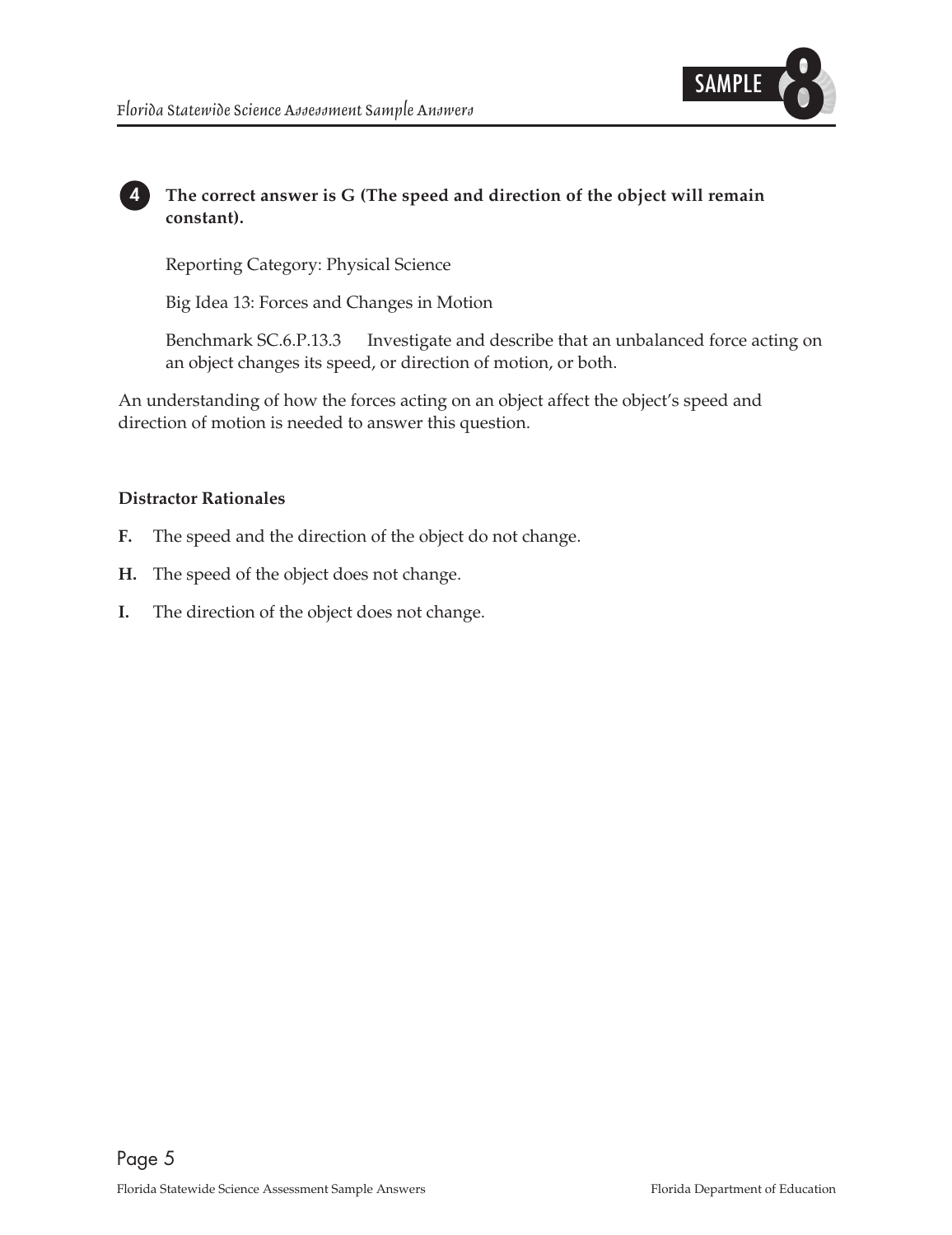

# **5 The correct answer is C (to confirm the results of the experiment conducted by the scientist).**

Reporting Category: The Nature of Science

Big Idea 1: The Practice of Science

Benchmark: SC.6.N.1.2 Explain why scientific investigations should be replicable.

An understanding of the importance of replication in scientific investigations and experiments is needed to answer this question.

- A. Weather conditions are not likely the reason scientists replicate an experiment.
- **B.** Although the ability to replicate an experiment may depend on cost, the importance of replication to the scientific process is not dependent on cost.
- D. Hypotheses are not scientific laws.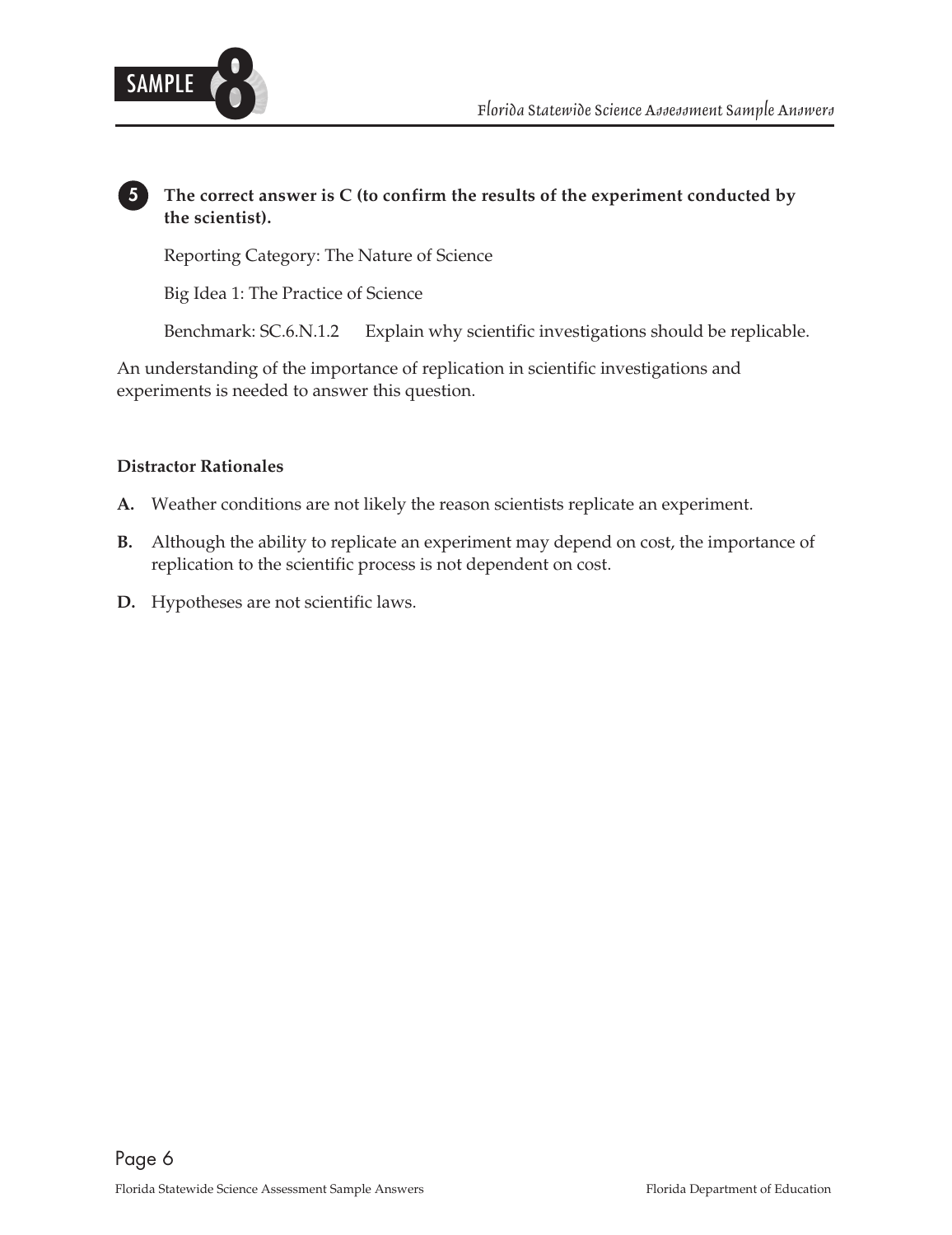

**6 The correct answer is G (65 g).** 

Reporting Category: The Nature of Science

Big Idea 1: The Practice of Science

Benchmark: SC.8.N.1.1 Define a problem from the eighth grade curriculum using appropriate reference materials to support scientific understanding; plan and carry out scientific investigations of various types, such as systematic observations or experiments; identify variables; collect and organize data; interpret data in charts, tables, and graphics; analyze information; make predictions; and defend conclusions.

An understanding of interpreting data from a graph and making predictions based on the data is necessary to answer this question.

- **F.** Forty grams (40 g) would be the prediction for how many grams of the compound will dissolve at approximately 25°C.
- **H.** Eighty-five (85 g) grams would be the prediction for how many grams of the compound will dissolve at approximately 50°C.
- **I.** One hundred grams  $(100 \text{ g})$  would be the prediction for how many grams of the compound will dissolve at approximately 57°C.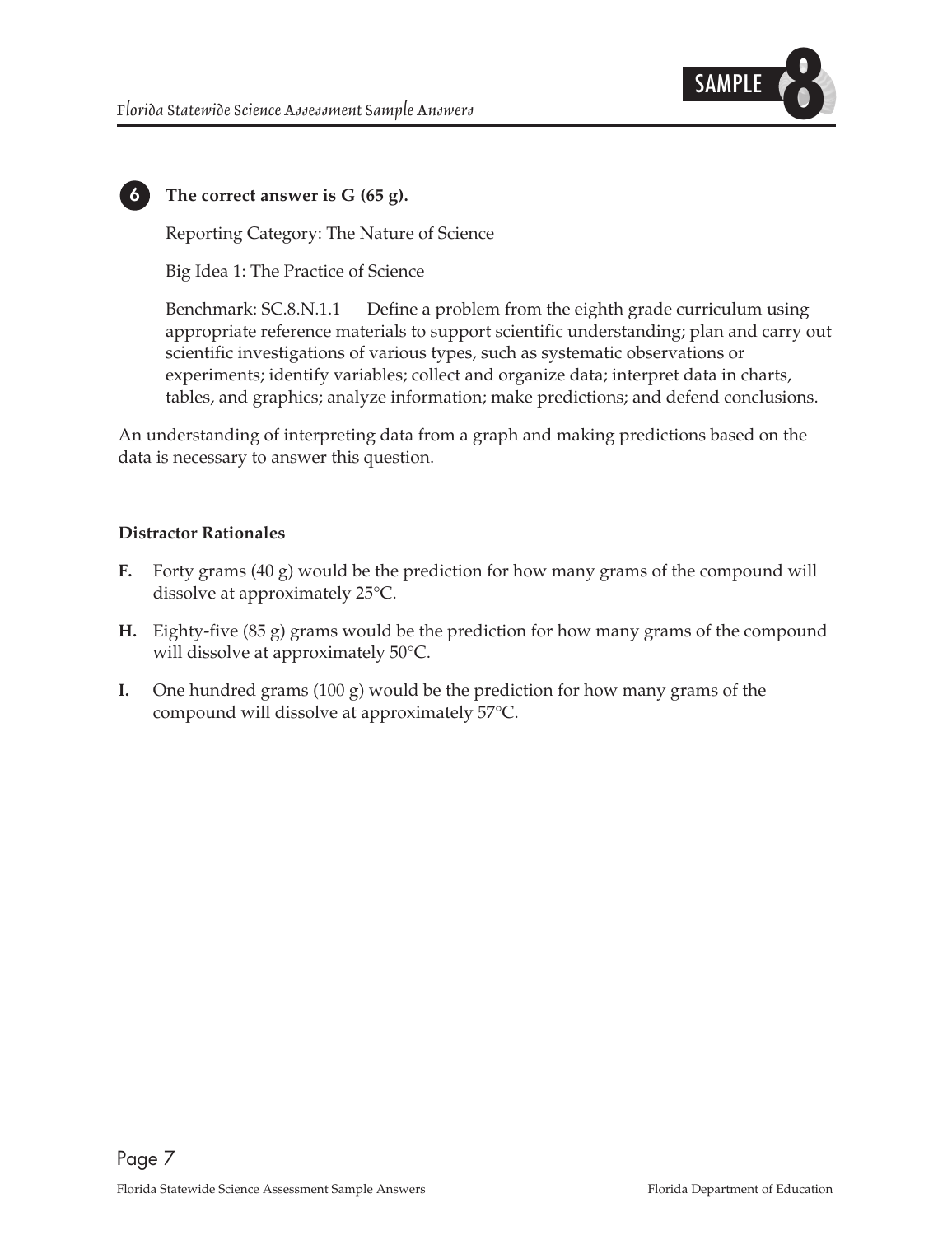

# **7 The correct answer is A (to recycle nutrients into soil).**

Reporting Category: Life Science

Big Idea 17: Interdependence

Benchmark: SC.7.L.17.1 Explain and illustrate the roles of and relationships among producers, consumers, and decomposers in the process of energy transfer in a food web.

An understanding of the role of decomposers in a food web is needed to answer this question.

- **B.** Decomposers do not convert solar energy into food. This is the role of the producer.
- **C.** Decomposers are not the primary food source for secondary consumers.
- **D.** Decomposers do not compete with secondary consumers for oxygen.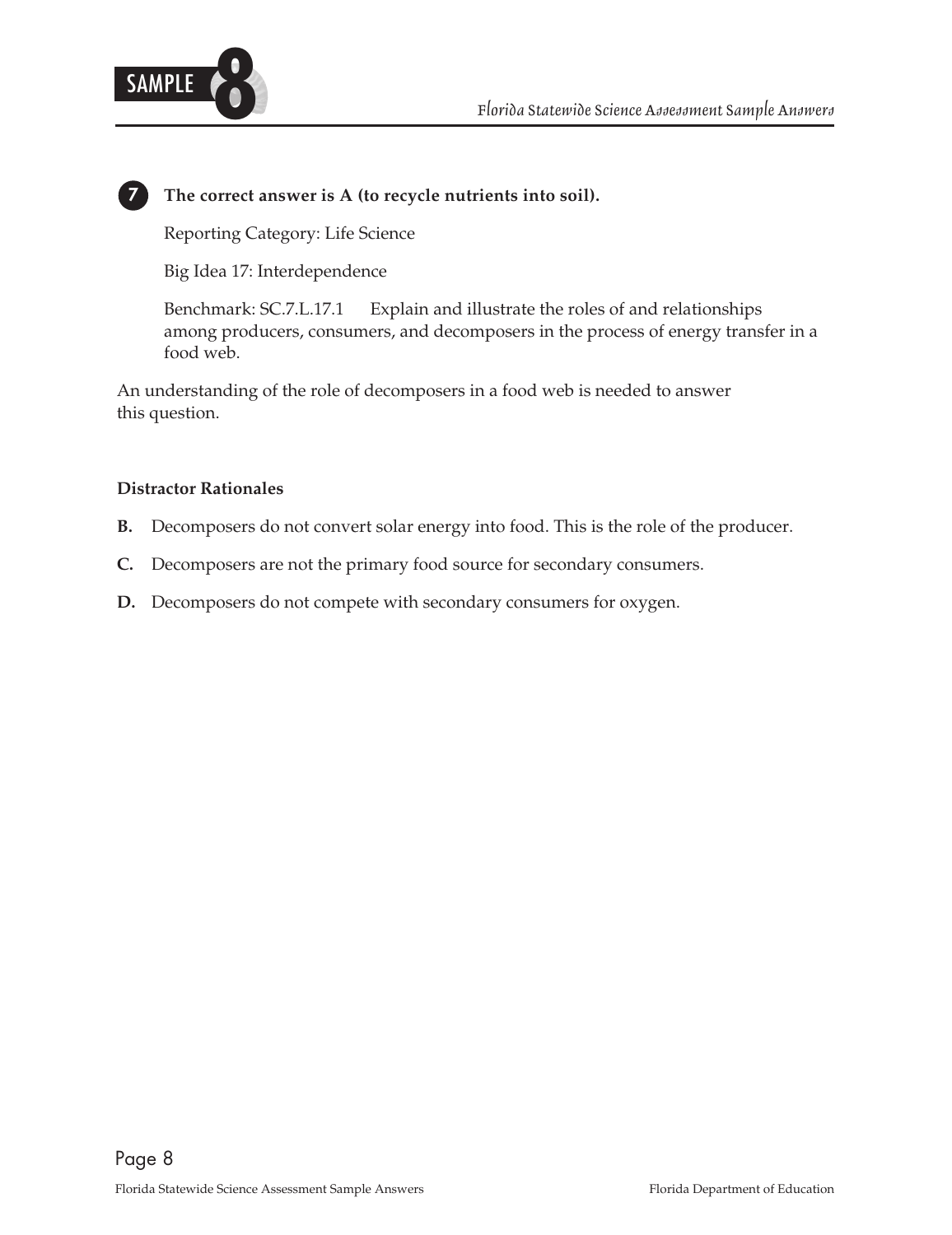

## **8 The correct answer is G (release of fresh water into ocean water as icebergs melt).**

Reporting Category: Earth and Space Science

Big Idea 7: Earth Systems and Patterns

Benchmark: SC.6.E.7.4 Differentiate and show interactions among the geosphere, hydrosphere, cryosphere, atmosphere, and biosphere.

An understanding of the interactions between the cryosphere and the hydrosphere is needed to answer this question.

- **F.** Evaporation is an interaction between the hydrosphere and the atmosphere.
- H. The decomposition of organic matter at the bottom of oceans is an interaction between the biosphere and the hydrosphere.
- **I.** Icebergs contain little or no salt.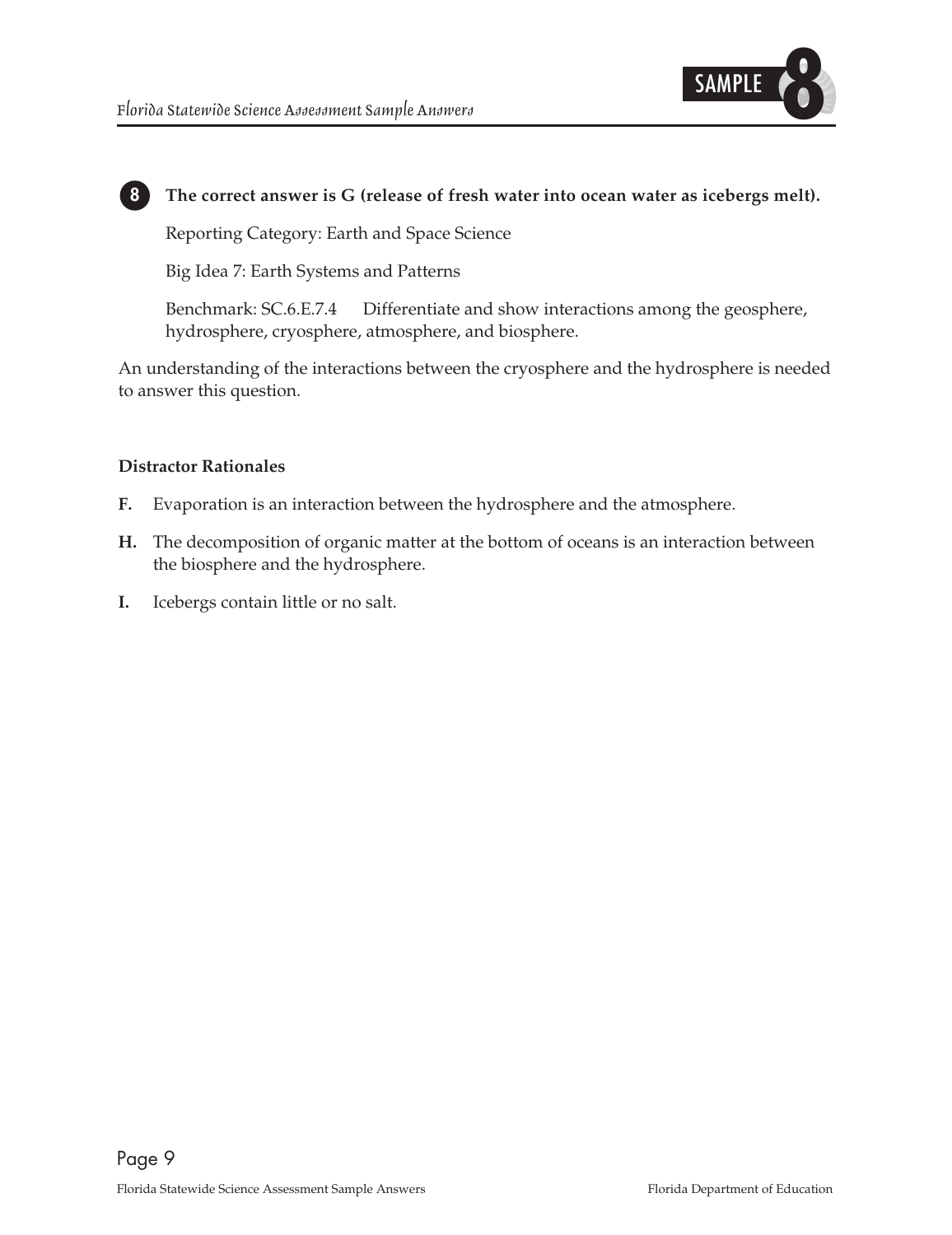

# **9 The correct answer is C (heating by energy from the Sun).**

Reporting Category: Earth and Space Science

Big Idea 7: Earth Systems and Patterns

Benchmark: SC.6.E.7.5 Explain how energy provided by the Sun influences global patterns of atmospheric movement and the temperature differences between air, water, and land.

Knowledge of how energy provided by the Sun influences atmospheric movement is needed to answer this question. Solar energy is the main source of energy for thunderstorms.

- A. Movement of ocean currents is not the main source of energy for thunderstorms.
- **B.** A decrease in relative humidity does not provide energy to a thunderstorm.
- **D.** Warming in the upper atmosphere does not provide energy to a thunderstorm. Thunderstorms are formed in the lower atmosphere.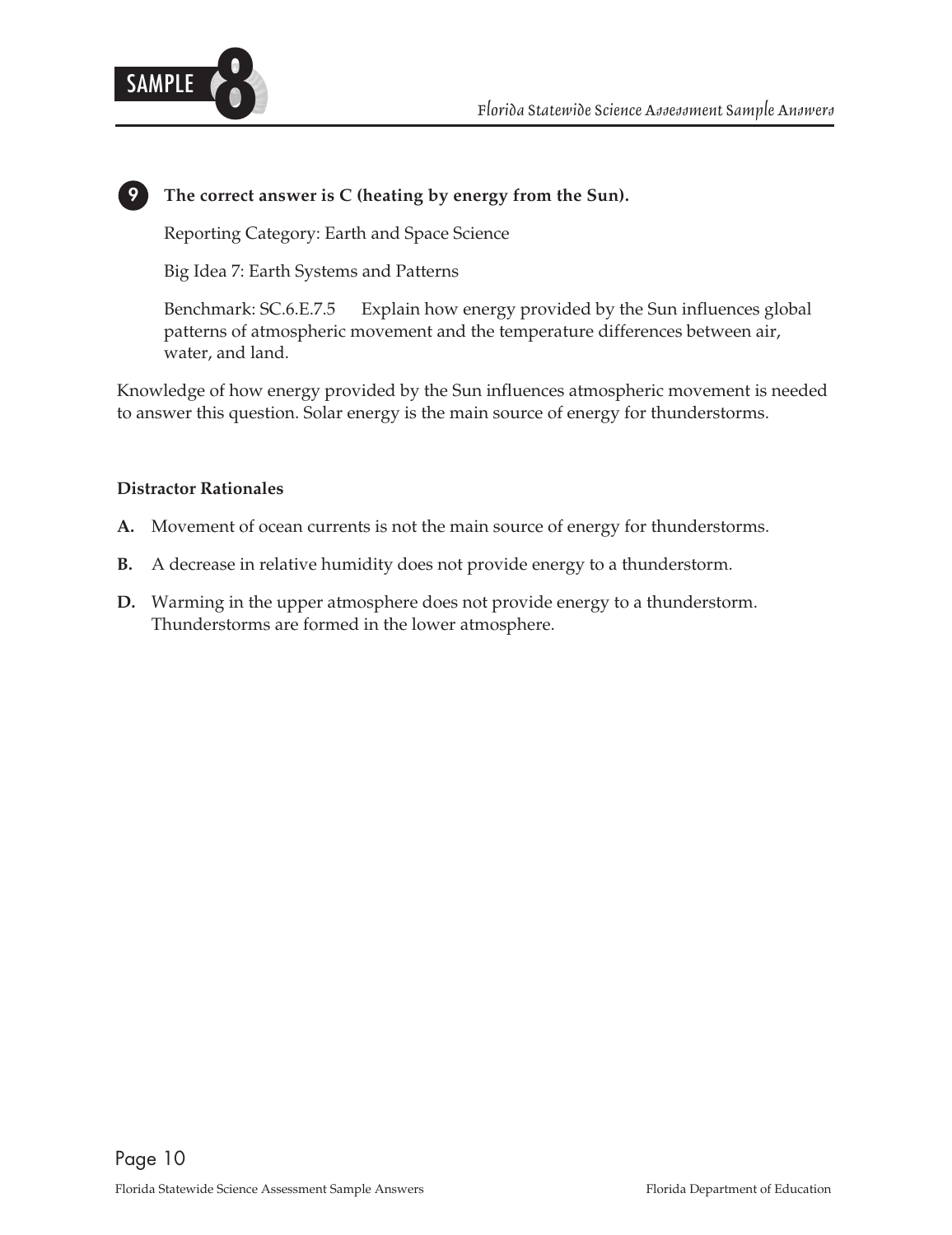

# **10 The correct answer is H (Substance Y would have less mass than substance Z would have if they had the same volume).**

Reporting Category: Physical Science

Big Idea 8: Properties of Matter

Benchmark: SC.8.P.8.4 Classify and compare substances on the basis of characteristic physical properties that can be demonstrated or measured; for example, density, thermal or electrical conductivity, solubility, magnetic properties, melting and boiling points; and know that these properties are independent of the amount of the sample.

An understanding of the relationships among the physical properties of objects is needed to answer this question. The density of an object depends on its mass and volume.

- **F.** The mass of substance X and the mass of substance Y cannot be determined from the graph if the volume of each substance is not known.
- **G.** The volume of substance W and the volume of substance X cannot be determined from the graph if the mass of each substance is not known.
- **I.** Substance Z has a greater mass per volume than substance W; therefore, the mass of substance Z would be greater than substance W if they each had equal volumes.